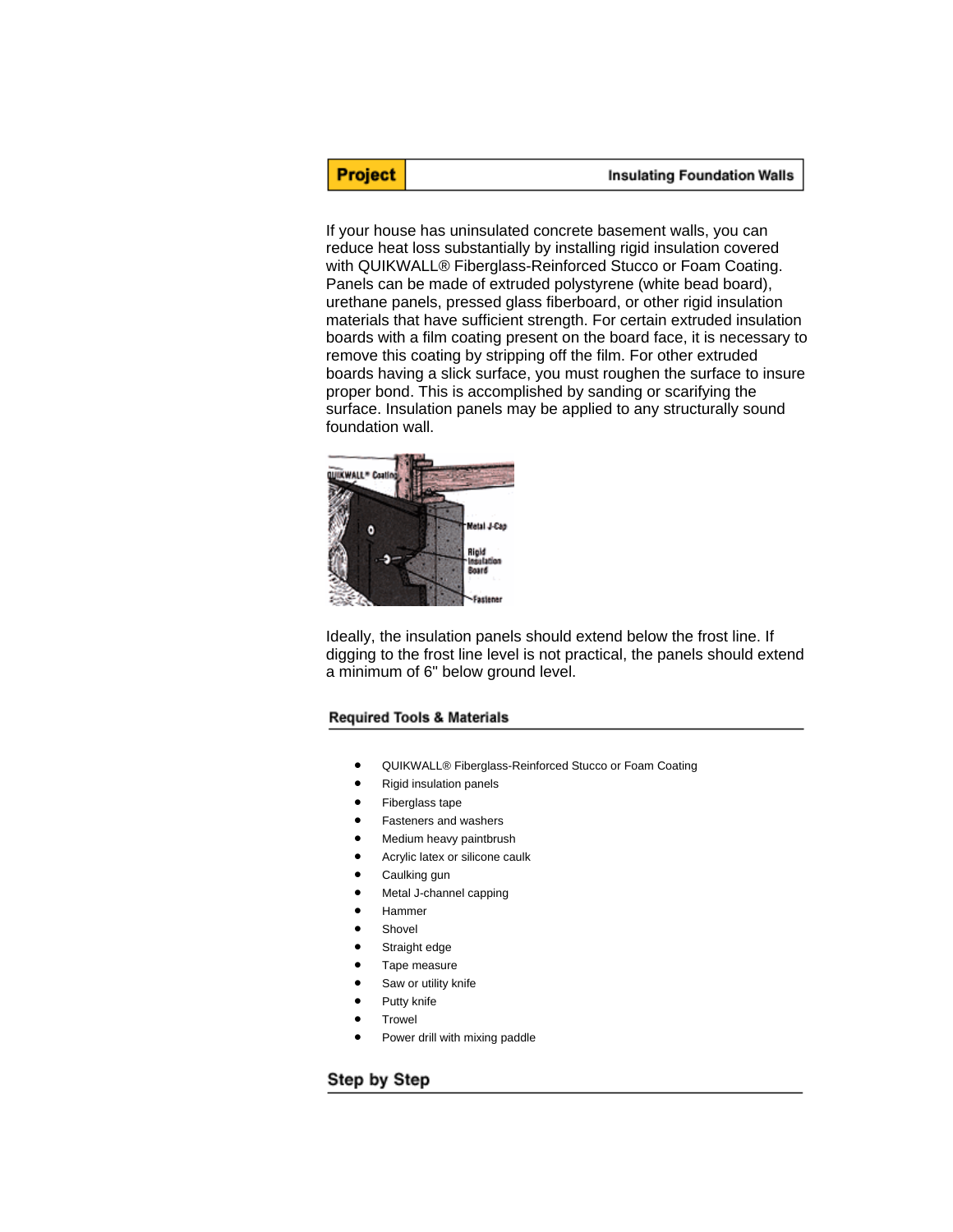## **Wall Preparation**

To estimate the amount of rigid board needed, measure from the bottom edge of the siding to the below-grade depth and multiply by the perimeter of the house. This will give you the square footage of board needed. To prepare for installation do the following:

**1.** Dig out the soil from the foundation to the required depth.

**2.** J-channel or other metal capping must be installed at the bottom edge of the siding and around all windows and doors to protect the exposed edge of the rigid insulation. To install, first apply a bead of caulking to the underside of the bottom edge of the siding.

**3.** Drill properly sized holes in the channel on 2' centers. The exact size of the hole will depend on the fasteners used to mount the channel.

**4.** Press the channel into the caulking bead to create a watertight seal behind the J-channel. This prevents water from flowing down behind insulation.



**5.** Mechanically fasten the channel to the foundation by installing fasteners through the drilled holes.

#### **Installing the Insulation**

The rigid board can be secured to the foundation with special concrete fasteners and washer or with panel and foam adhesives specially formulated for use with rigid insulation board.

**1.** Measure and cut the insulation panel to size using a saw or utility knife. (With certain types of extruded polystyrene boards, the clear plastic coating must be removed prior to installation.) Make certain all panels butt tightly against one another and the J-channel.

**2.** If securing with fasteners and washers, it is recommended that a small amount of the proper adhesive be used to help hold the panel in place while the mechanical fasteners are being installed. Predrill the proper size holes through the rigid board into the foundation on 24" centers both vertically and horizontally. Holes must be deep enough to accommodate the fasteners and allow the washers to be recessed into the panel. Butt the panels at the corners so one panel overlaps the other.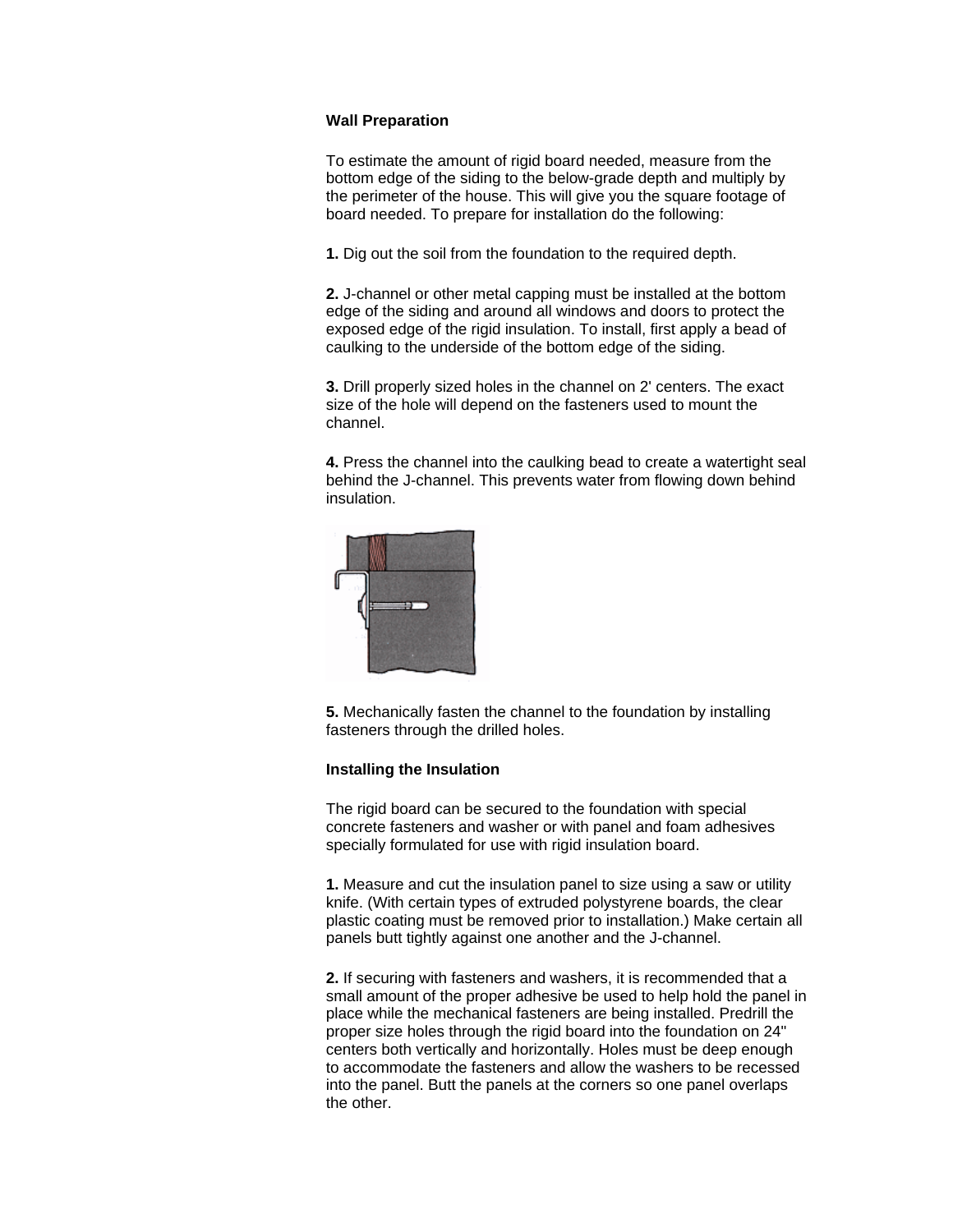

**3.** If securing with an adhesive, use only those adhesives designed to be used with rigid foam insulation. Solvent-based construction adhesives will destroy the installation board. Apply the adhesive according to the manufacturer's instructions.

**4.** Apply self-sticking fiberglass tape to the joints between the insulation panels, to all outside corners, using two or more overlapping pieces as needed, and over all fastener heads and damaged panel areas. Brush dirt and residue from the insulation surface. Note: Foam insulation that has been exposed to sunlight may have a powdery, yellow residue on its surface that must be removed.

**5.** Mask around channels, windows and doors to prevent contact with the masonry coating.

## **Applying the Coating**

**1.** Remove the bag of powdered contents from the bucket and place 1 gallon of water into the bucket.

**2.** Using the mixing padding installed on the power drill, begin mixing the water while adding the powdered material. It may be necessary to add a little more water to obtain the desired final consistency once all the powder has been added.

**3.** Once all the powder is added, continue mixing for no more that 5 minutes. If the mix begins to stiffen during application, remix, adding a slight amount of water, if needed.

**4.** Use a putty knife to precoat all taped areas with QUIKWALL® mix.

**5.** With a trowel, cover the insulation panels to the desired thickness. To prevent extreme color variation, cover the entire wall corner-to-corner in one work session. (Note: A uniform color is not possible with gray portland cement.) Clean the trowel periodically to avoid a buildup of coating. Texture the coating as desired while it is applied. Do not rewet the coating for the purpose of texturing.